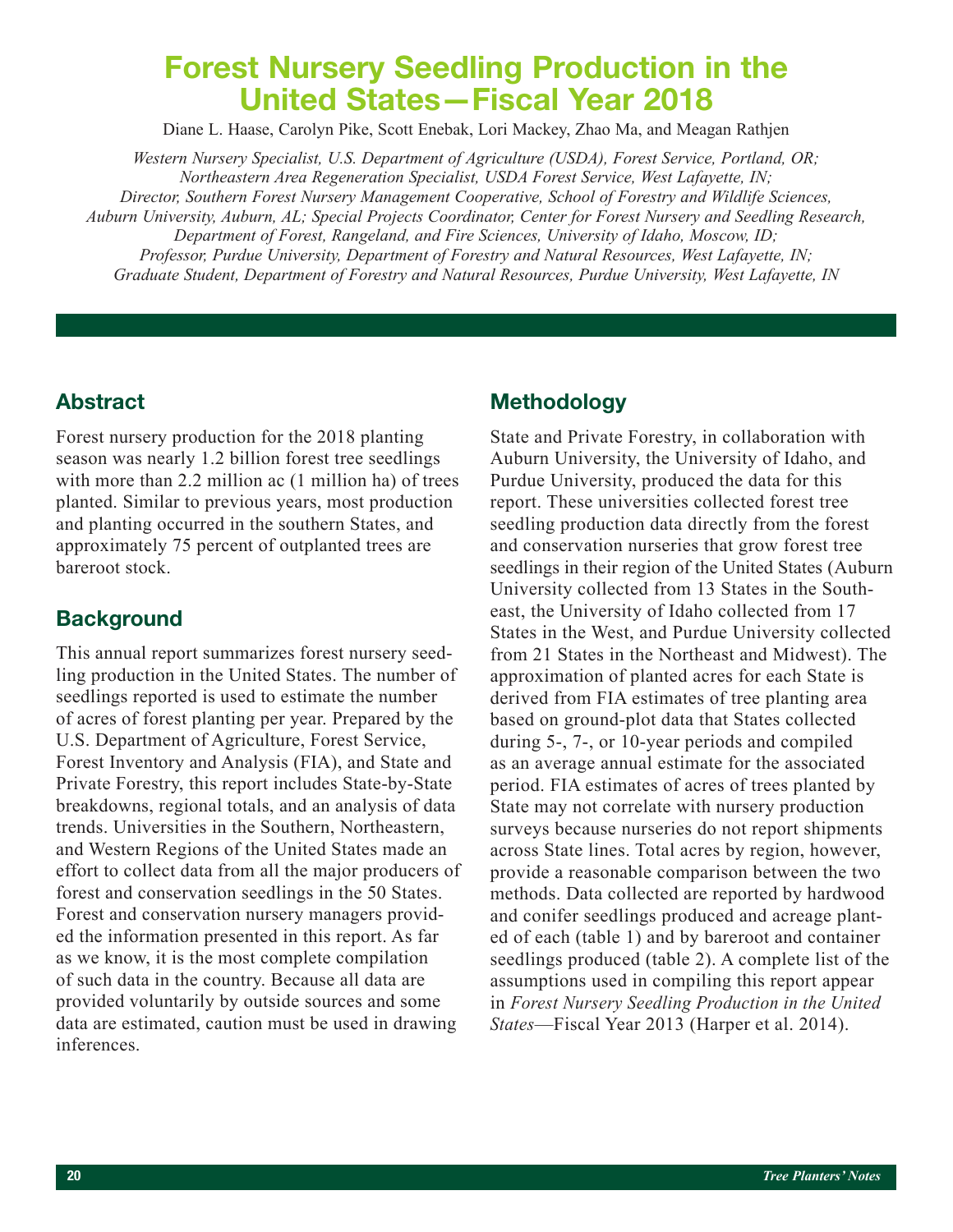Table 1. Hardwood and conifer tree seedling production and acres planted for each State and each region during the 2017-2018 planting year.

| <b>State</b>                | <b>Hardwood</b><br>seedlings<br>produced | <b>Hardwood</b><br>acres<br>planted <sup>1</sup> | <b>Conifer</b><br>seedlings<br>produced | <b>Canadian</b><br>conifer<br><b>imports</b> | <b>Conifer</b><br>acres<br>planted <sup>1</sup> | <b>Total seedlings</b><br>produced | <b>Total</b><br>acres<br>planted <sup>1</sup> | <b>FIA data</b><br>acres<br>planted <sup>10</sup> |
|-----------------------------|------------------------------------------|--------------------------------------------------|-----------------------------------------|----------------------------------------------|-------------------------------------------------|------------------------------------|-----------------------------------------------|---------------------------------------------------|
|                             |                                          |                                                  |                                         | <b>Southeast</b>                             |                                                 |                                    |                                               |                                                   |
| Florida <sup>2</sup>        | 2,551,679                                | 4,639                                            | 57,632,500                              |                                              | 104,786                                         | 60,184,179                         | 109,426                                       | 152,359                                           |
| Georgia <sup>2</sup>        | 3,278,636                                | 5,961                                            | 327,819,270                             |                                              | 596,035                                         | 331,097,906                        | 601,996                                       | 239,619                                           |
| North Carolina <sup>2</sup> | 500,000                                  | 909                                              | 67,758,200                              |                                              | 123,197                                         | 68,258,200                         | 124,106                                       | 99,215                                            |
| South Carolina <sup>2</sup> | 55,480                                   | 101                                              | 142,091,539                             | $\overline{\phantom{0}}$                     | 258,348                                         | 142,147,019                        | 258,449                                       | 76,808                                            |
| Virginia <sup>2</sup>       | 960,000                                  | 1,745                                            | 30,180,400                              |                                              | 54,873                                          | 31,140,400                         | 56,619                                        | 74,872                                            |
| <b>Regional Totals</b>      | 7,345,795                                | 13,356                                           | 625,481,909                             | 0                                            | 1,137,240                                       | 632,827,704                        | 1,150,596                                     | 642,873                                           |
|                             |                                          |                                                  |                                         | <b>South Central</b>                         |                                                 |                                    |                                               |                                                   |
| Alabama <sup>2</sup>        | 2,384,089                                | 4,335                                            | 90,938,447                              |                                              | 165,343                                         | 93,322,536                         | 169,677                                       | 223,021                                           |
| Arkansas <sup>2</sup>       | 9,092,233                                | 16,531                                           | 95,442,900                              |                                              | 173,533                                         | 104,535,133                        | 190,064                                       | 117,744                                           |
| Kentucky <sup>3</sup>       | 986,900                                  | 2,269                                            | 117,500                                 |                                              | 270.11                                          | 1,104,400                          | 2,539                                         | 1,155                                             |
| Lousiana <sup>2</sup>       |                                          |                                                  | 46,599,000                              |                                              | 84,725                                          | 46,599,000                         | 84,725                                        | 160,801                                           |
| Mississippi <sup>2</sup>    | 1,155,400                                | 2,101                                            | 88,022,000                              | $\overbrace{\phantom{13333}}$                | 160,040                                         | 89,177,400                         | 162,141                                       | 178,998                                           |
| Oklahoma <sup>2</sup>       | 385,088                                  | 700                                              | 3,462,755                               | $\overline{\phantom{0}}$                     | 6,296                                           | 3,847,843                          | 6,996                                         | 21,521                                            |
| Tennessee <sup>2</sup>      | 2,309,000                                | 4,198                                            | 3,142,000                               | $\overline{\phantom{0}}$                     | 5,713                                           | 5,451,000                          | 9,911                                         | 28,005                                            |
| Texas <sup>2</sup>          | 33,800                                   | 61                                               | 87,463,038                              |                                              | 159,024                                         | 87,496,838                         | 159,085                                       | 262,584                                           |
| <b>Regional Totals</b>      | 16,346,510                               | 30,195                                           | 415,187,640                             | 0                                            | 754,943                                         | 431,534,150                        | 785,138                                       | 993,829                                           |
|                             |                                          |                                                  |                                         | <b>Northeast</b>                             |                                                 |                                    |                                               |                                                   |
| Connecticut <sup>3</sup>    | 2,000                                    | 5                                                | 500                                     |                                              | 1                                               | 2,500                              | 6                                             |                                                   |
| Delaware <sup>2</sup>       | 25,000                                   | 45                                               | 43,500                                  |                                              | 79                                              | 68,500                             | 125                                           | 647                                               |
| Maine <sup>5</sup>          | 3,800                                    | 6                                                | 19,000                                  | 3,180,000                                    | 5,332                                           | 3,202,800                          | 5,338                                         | 8,168                                             |
| Maryland <sup>2</sup>       | 1,845,900                                | 3,356                                            | 1,571,075                               |                                              | 2,858                                           | 3,417,770                          | 6,214                                         | 1,445                                             |
| Massachusetts <sup>3</sup>  | 7,373                                    | 17                                               | 1,853                                   |                                              | 4                                               | 9,226                              | 21                                            |                                                   |
| New Hampshire <sup>3</sup>  | 23,160                                   | 53                                               | 184,795                                 |                                              | 425                                             | 207,955                            | 478                                           |                                                   |
| New Jersey <sup>3</sup>     | 139,580                                  | 321                                              | 111,000                                 |                                              | 255                                             | 250,580                            | 576                                           |                                                   |
| New York <sup>5</sup>       | 89,675                                   | 149                                              | 529,200                                 |                                              |                                                 | 618,875                            | 149                                           |                                                   |
| Pennsylvania <sup>3</sup>   | 1,045,812                                | 2,404                                            | 1,928,062                               |                                              | 4,432                                           | 2,973,874                          | 6,836                                         | 2,680                                             |
| Rhode Island                |                                          |                                                  |                                         |                                              |                                                 |                                    |                                               |                                                   |
| Vermont <sup>3</sup>        | 40,800                                   | 94                                               | 3,100                                   |                                              |                                                 | 43,900                             | 946                                           |                                                   |
| West Virginia <sup>3</sup>  | 188,647                                  | 434                                              | 117,184                                 |                                              | 269                                             | 305,831                            | 703                                           | 870                                               |
| <b>Regional Totals</b>      | 3,411,747                                | 6,885                                            | 4,510,064                               | 3,180,000                                    | 13,656                                          | 11,101,811                         | 20,541                                        | 13,810                                            |
|                             |                                          |                                                  |                                         | <b>North Central</b>                         |                                                 |                                    |                                               |                                                   |
| Illinois <sup>3</sup>       | 610,440                                  | 1,403                                            | 104,750                                 |                                              | 241                                             | 715,190                            | 1,644                                         | 2,498                                             |
| Indiana <sup>4</sup>        | 1,726,813                                | 2,657                                            | 623,000                                 |                                              | 958                                             | 2,349,813                          | 3,615                                         | 1,753                                             |
| lowa <sup>5</sup>           | 568,710                                  | 948                                              | 151,075                                 |                                              | 252                                             | 719,785                            | 1,200                                         | 621                                               |
| Michigan <sup>2,9</sup>     | 3,328,118                                | 6,051                                            | 14,399,441                              | 1,665,000                                    | 26,181                                          | 19,392,559                         | 32,232                                        | 9,467                                             |
| Minnesota <sup>2,9</sup>    | 504,645                                  | 918                                              | 3,105,200                               | 3,018,000                                    | 11,133                                          | 6,627,845                          | 12,051                                        | 17,470                                            |
| Missouri <sup>3</sup>       | 1,227,035                                | 2,821                                            | 629,640                                 |                                              | 1,447                                           | 1,856,675                          | 4,268                                         |                                                   |
| Ohio <sup>3</sup>           | 870                                      | $\sqrt{2}$                                       | 4,600                                   |                                              | 11                                              | 5,470                              | 13                                            | 3,018                                             |
| Wisconsin <sup>6,9</sup>    | 514,636                                  | 643                                              | 1,996,482                               | 1,417,00                                     | 4,229                                           | 3,898,118                          | 4,873                                         | 10,459                                            |
| <b>Regional Totals</b>      | 8,481,267                                | 15,443                                           | 20,984,188                              | 6,100,00                                     | 44,452                                          | 35,565,455                         | 59,895                                        | 45,286                                            |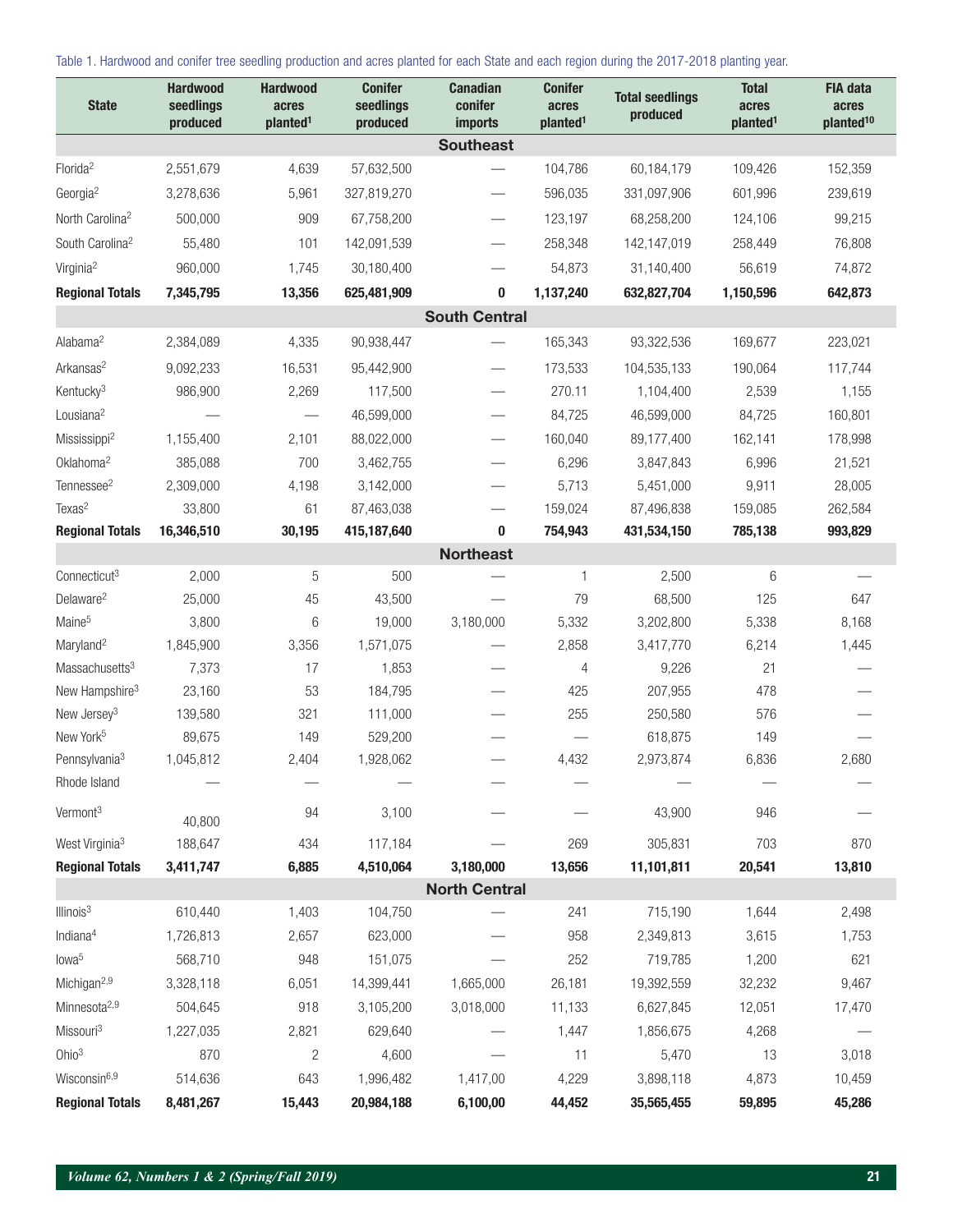| <b>State</b>              | <b>Hardwood</b><br>seedlings<br>produced | <b>Hardwood</b><br>acres<br>planted <sup>1</sup> | <b>Conifer</b><br>seedlings<br>produced | <b>Canadian</b><br>conifer<br>imports | <b>Conifer</b><br>acres<br>planted <sup>1</sup> | <b>Total seedlings</b><br>produced | <b>Total</b><br>acres<br>planted <sup>1</sup> | <b>FIA data</b><br>acres<br>planted <sup>10</sup> |  |  |
|---------------------------|------------------------------------------|--------------------------------------------------|-----------------------------------------|---------------------------------------|-------------------------------------------------|------------------------------------|-----------------------------------------------|---------------------------------------------------|--|--|
| <b>Great Plains</b>       |                                          |                                                  |                                         |                                       |                                                 |                                    |                                               |                                                   |  |  |
| Kansas <sup>2</sup>       | 8,825                                    | 16                                               | 48,400                                  |                                       | 88                                              | 57,225                             | 104                                           |                                                   |  |  |
| Nebraska <sup>2</sup>     | 649,700                                  | 1,181                                            | 1,270,925                               |                                       | 2,311                                           | 1,920,625                          | 3,492                                         | 1,182                                             |  |  |
| North Dakota <sup>2</sup> | 41,236                                   | 75                                               | 836,490                                 |                                       | 1,521                                           | 877,726                            | 1,596                                         |                                                   |  |  |
| South Dakota <sup>2</sup> |                                          |                                                  |                                         |                                       |                                                 |                                    |                                               |                                                   |  |  |
| <b>Regional Totals</b>    | 699,761                                  | 1,272                                            | 2,155,815                               |                                       | 3,920                                           | 2,855,576                          | 5,192                                         | 1,182                                             |  |  |
|                           |                                          |                                                  |                                         | Intermountain                         |                                                 |                                    |                                               |                                                   |  |  |
| Arizona <sup>2</sup>      | 480                                      | $\mathbf{1}$                                     | 1,260                                   |                                       | $\overline{2}$                                  | 1.740                              | 3                                             | 597                                               |  |  |
| Colorado <sup>2</sup>     | 182,000                                  | 331                                              | 146,000                                 |                                       | 265                                             | 328,000                            | 596                                           |                                                   |  |  |
| Idaho <sup>2</sup>        | 118,613                                  | 216                                              | 8,919,843                               | 1,672,000                             | 19,258                                          | 10,710,456                         | 19,474                                        | 7,108                                             |  |  |
| Montana <sup>2</sup>      | 19,325                                   | 35                                               | 807,550                                 |                                       | 1,468                                           | 826,875                            | 1,503                                         | 8,082                                             |  |  |
| Nevada <sup>2</sup>       | 2,451                                    | $\overline{4}$                                   | 527                                     |                                       | $\mathbf{1}$                                    | 2,978                              | 5                                             |                                                   |  |  |
| New Mexico <sup>2</sup>   | 9,222                                    | 17                                               | 27,212                                  |                                       | 49                                              | 36,434                             | 66                                            | 872                                               |  |  |
| Utah $2$                  | 135,000                                  | 245                                              | 57,000                                  |                                       | 104                                             | 192,000                            | 349                                           |                                                   |  |  |
| Wyoming                   |                                          |                                                  |                                         |                                       |                                                 |                                    |                                               | 997                                               |  |  |
| <b>Regional Totals</b>    | 467,091                                  | 849                                              | 9,959,392                               | 1,672,000                             | 21,148                                          | 12,098,483                         | 21,997                                        | 17,656                                            |  |  |
| <b>Alaska</b>             |                                          |                                                  |                                         |                                       |                                                 |                                    |                                               |                                                   |  |  |
| Alaska <sup>2</sup>       | 8,000                                    | 15                                               | 30,000                                  | 265,000                               | 536                                             | 303,000                            | 551                                           |                                                   |  |  |
|                           |                                          |                                                  |                                         | <b>Pacific Northwest</b>              |                                                 |                                    |                                               |                                                   |  |  |
| Oregon <sup>7,9</sup>     | 1,892,190                                | 5,406                                            | 20,769,069                              | 72,000                                | 59,546                                          | 22,733,259                         | 64,952                                        | 133,374                                           |  |  |
| Washington <sup>7,9</sup> | 420,402                                  | 1,201                                            | 23,606,224                              | 172,000                               | 67,938                                          | 24,198,626                         | 69,139                                        | 97,872                                            |  |  |
| <b>Regional Totals</b>    | 2,312,592                                | 6,607                                            | 44,375,293                              | 244,000                               | 127,484                                         | 46,931,885                         | 134,091                                       | 231,246                                           |  |  |
| <b>Pacific Southwest</b>  |                                          |                                                  |                                         |                                       |                                                 |                                    |                                               |                                                   |  |  |
| California <sup>8</sup>   | 105,020                                  | 233                                              | 13,917,812                              |                                       | 30,928                                          | 14,022,832                         | 31,162                                        | 33,657                                            |  |  |
| Hawaii <sup>8</sup>       | 40,000                                   | 89                                               | 2,000                                   |                                       | 4                                               | 42,000                             | 93                                            |                                                   |  |  |
| <b>Regional Totals</b>    | 145,020                                  | 322                                              | 13,919,812                              | $\bf{0}$                              | 30,933                                          | 14,064,832                         | 31,255                                        | 33,657                                            |  |  |
| <b>Totals</b>             | 39,217,783                               | 74,944                                           | 1,136,604,113                           | 11,461,000                            | 2,134,312                                       | 1,187,282,896                      | 2,209,256                                     | 1,979,539                                         |  |  |

1 Acres planted were estimated assuming:

2 550 stems/acre

3 435 stems/acre

4 650 stems/acre

5 600 stems/acre

6 800 stems/acre

7 350 stems/acre

8 450 stems/acre

9 Totals include an estimate of container conifers produced in Canada for distribution to neighboring States; bareroot imports for Maine and containers for other States. <sup>10</sup> FIA = Forest Inventory and Analysis; average annual acreage planted estimated for all States (2017) on 5-year cycles, except for Alabama, Louisiana, Mississippi, and North Carolina, which are on 7-year cycles, and for Alaska, Arizona, California, Colorado, Idaho, Montana, Nevada, New Mexico, Oregon, and Washington, which are on 10-year cycles. Data generated by Andy Hartsell, USDA Forest Service.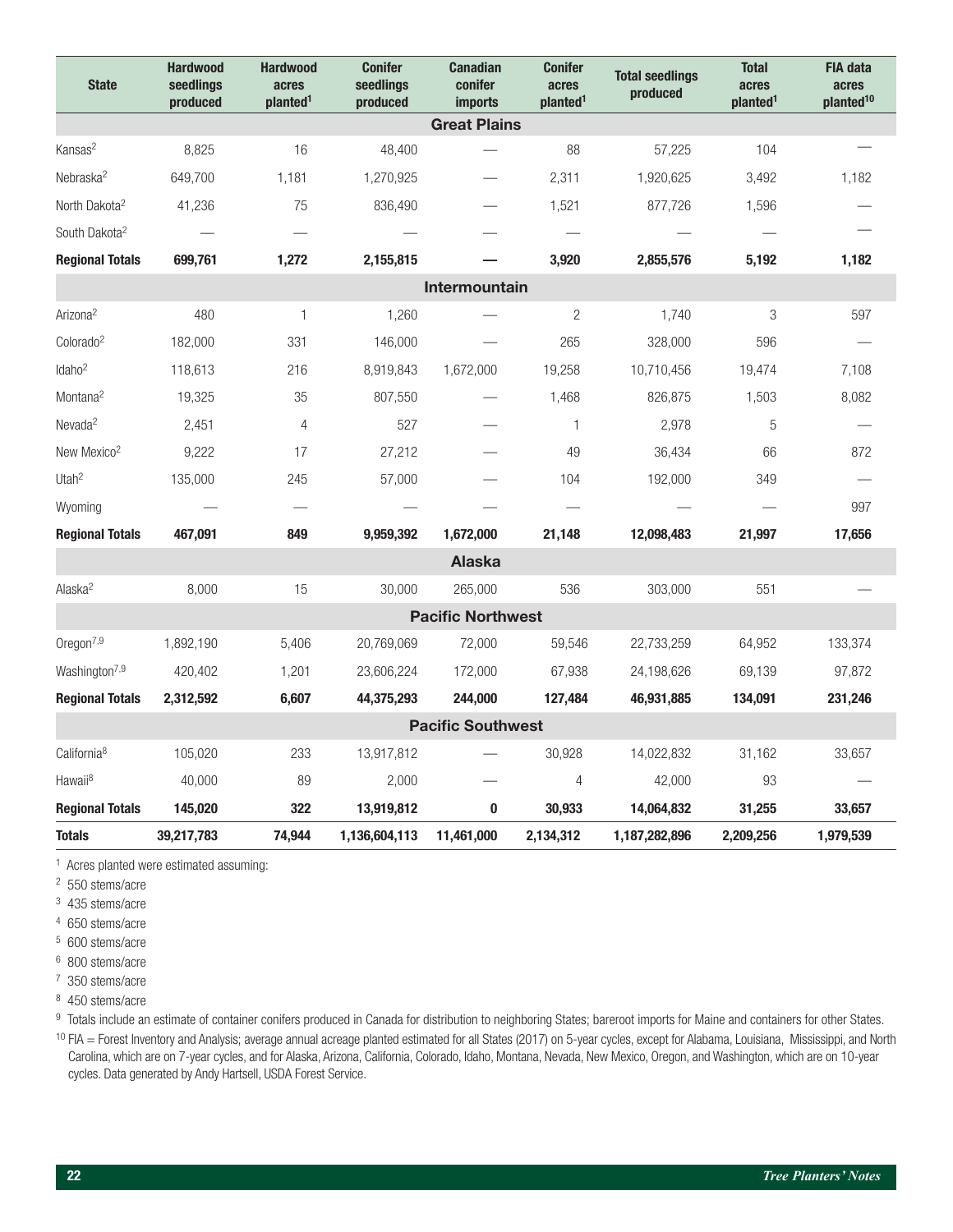Table 2. Bareroot and container tree seedling production for each State and each region during the 2017-2018 planting year.

| <b>State</b>           | <b>Bareroot</b>      | Container <sup>1</sup> | <b>Total Seedlings</b><br><b>Produced</b> | <b>State</b>           | <b>Bareroot</b>          | Container <sup>1</sup> | <b>Total Seedlings</b><br><b>Produced</b> |
|------------------------|----------------------|------------------------|-------------------------------------------|------------------------|--------------------------|------------------------|-------------------------------------------|
|                        | <b>Southeast</b>     |                        |                                           | lowa                   | 698,285                  | 21,500                 | 719,785                                   |
| Florida                | 54,800,613           | 5,383,566              | 60,184,179                                | Michigan               | 17,278,239               | 2,114,320              | 19,392,559                                |
| Georgia                | 203,043,197          | 128,054,709            | 331,097,906                               | Minnesota              | 3,493,945                | 3,133,900              | 6,627,845                                 |
| North Carolina         | 53,561,200           | 14,697,000             | 68,258,200                                | Missouri               | 1,856,675                |                        | 1,856,675                                 |
| South Carolina         | 141, 135, 755        | 1,011,264              | 142,147,019                               | Ohio                   | 4,500                    | 970                    | 5,470                                     |
| Virginia               | 31,140,400           |                        | 31,140,400                                | Wisconsin              | 2,380,118                | 1,518,000              | 3,898,118                                 |
| <b>Regional Totals</b> | 483,681,165          | 149,146,539            | 632,827,704                               | <b>Regional Totals</b> | 28,749,675               | 6,815,780              | 35,565,455                                |
|                        | <b>South Central</b> |                        |                                           |                        | <b>Great Plains</b>      |                        |                                           |
| Alabama                | 83,299,933           | 10,022,603             | 93,322,536                                | Kansas                 |                          | 57,225                 | 57,225                                    |
| Arkansas               | 104,535,133          |                        | 104,535,133                               | Nebraska               | 1,106,625                | 814,000                | 1,920,625                                 |
| Kentucky               | 1,104,400            |                        | 1,104,400                                 | North Dakota           | 791,000                  | 86,726                 | 877,726                                   |
| Louisiana              |                      | 46,599,000             | 46,599,000                                | South Dakota           |                          |                        |                                           |
| Mississippi            | 79,019,000           | 10,158,400             | 89,177,400                                | <b>Regional Totals</b> | 1,897,625                | 957,951                | 2,855,576                                 |
| Oklahoma               | 3,691,621            | 156,222                | 3,847,843                                 |                        | Intermountain            |                        |                                           |
| Tennessee              | 5,451,000            |                        | 5,451,000                                 | Arizona                |                          | 1,740                  | 1,740                                     |
| Texas                  | 87,496,838           |                        | 87,496,838                                | Colarado               | 121,000                  | 207,000                | 328,000                                   |
| <b>Regional Totals</b> | 364,597,925          | 66,936,225             | 431,534,150                               | Idaho                  | 2,173,650                | 8,536,806              | 10,710,456                                |
|                        | <b>Northeast</b>     |                        |                                           | Montana                | 128,600                  | 698,275                | 826,875                                   |
| Connecticut            |                      | 2,500                  | 2,500                                     | New Mexico             |                          | 2,978                  | 2,978                                     |
| Delaware               | 9,500                | 59,000                 | 68,500                                    | Nevada                 |                          | 36,434                 | 36,434                                    |
| Maine                  |                      | 3,202,800              | 3,202,800                                 | Utah                   |                          | 192,000                | 192,000                                   |
| Maryland               | 2,760,670            | 657,100                | 3,417,770                                 | Wyoming                |                          |                        |                                           |
| Massachusetts          |                      | 9,226                  | 9,226                                     | <b>Regional Totals</b> | 2,423,250                | 9,675,233              | 12,098,483                                |
| New Hampshire          | 207,855              | 100                    | 207,95                                    |                        | <b>Alaska</b>            |                        |                                           |
| New Jersey             | 248,580              | 2,000                  | 250,580                                   | Alaska                 | $\overline{0}$           | 303,000                | 303,000                                   |
| New York               | 581,325              | 37,550                 | 618,875                                   |                        | <b>Pacific Northwest</b> |                        |                                           |
| Pennsylvania           | 2,972,674            | 1,200                  | 2,973,874                                 | Oregon                 | 8,254,914                | 14,478,345             | 22,733,259                                |
| Rhode Island           |                      |                        |                                           | Washington             | 17,479,513               | 6,719,113              | 24,198,626                                |
| Vermont                | 42,200               | 1,700                  | 43,900                                    | <b>Regional Totals</b> | 25,734,427               | 21,197,458             | 46,931,885                                |
| West Virginia          | 305,831              |                        | 305,831                                   |                        | <b>Pacific Southwest</b> |                        |                                           |
| <b>Regional Totals</b> | 7,128,635            | 3,973,176              | 11,101,811                                | California             |                          | 14,022,832             | 14,022,832                                |
|                        | <b>North Central</b> |                        |                                           | Hawaii                 |                          | 42,000                 | 42,000                                    |
| Illinois               | 696,500              | 18,690                 | 715,190                                   | <b>Regional Totals</b> | $\bf{0}$                 | 14,064,832             | 14,064,832                                |
| Indiana                | 2,341,413            | 8,400                  | 2,349,813                                 | <b>Totals</b>          | 914,212,702              | 273,070,194            | 1,187,282,896                             |

1 Alaska, Idaho, Maine, Michigan, Minnesota, Oregon, Washington, and Wisconsin received container seedlings produced in Canada.

# Data Trends

Nearly 1.2 billion forest tree seedlings were shipped from forest and conservation nurseries in the United States in fiscal year (FY) 2018. This production level is a decrease of 97.5 million seedlings compared with seedling production reported for FY 2017 (Hernández et al. 2018). The decrease is attributed to significantly lower reported numbers in the West

and East (table 3). These lower numbers are due, in part, to a few nursery closures and production declines in some nurseries, but is likely an underestimate due to inconsistent participation from nurseries during data collection. Based on the total number of seedlings shipped and the average number of seedlings planted per acre in each State, more than 2.2 million ac (890,000 ha) of trees were planted during the fall 2017 through spring 2018 planting season.